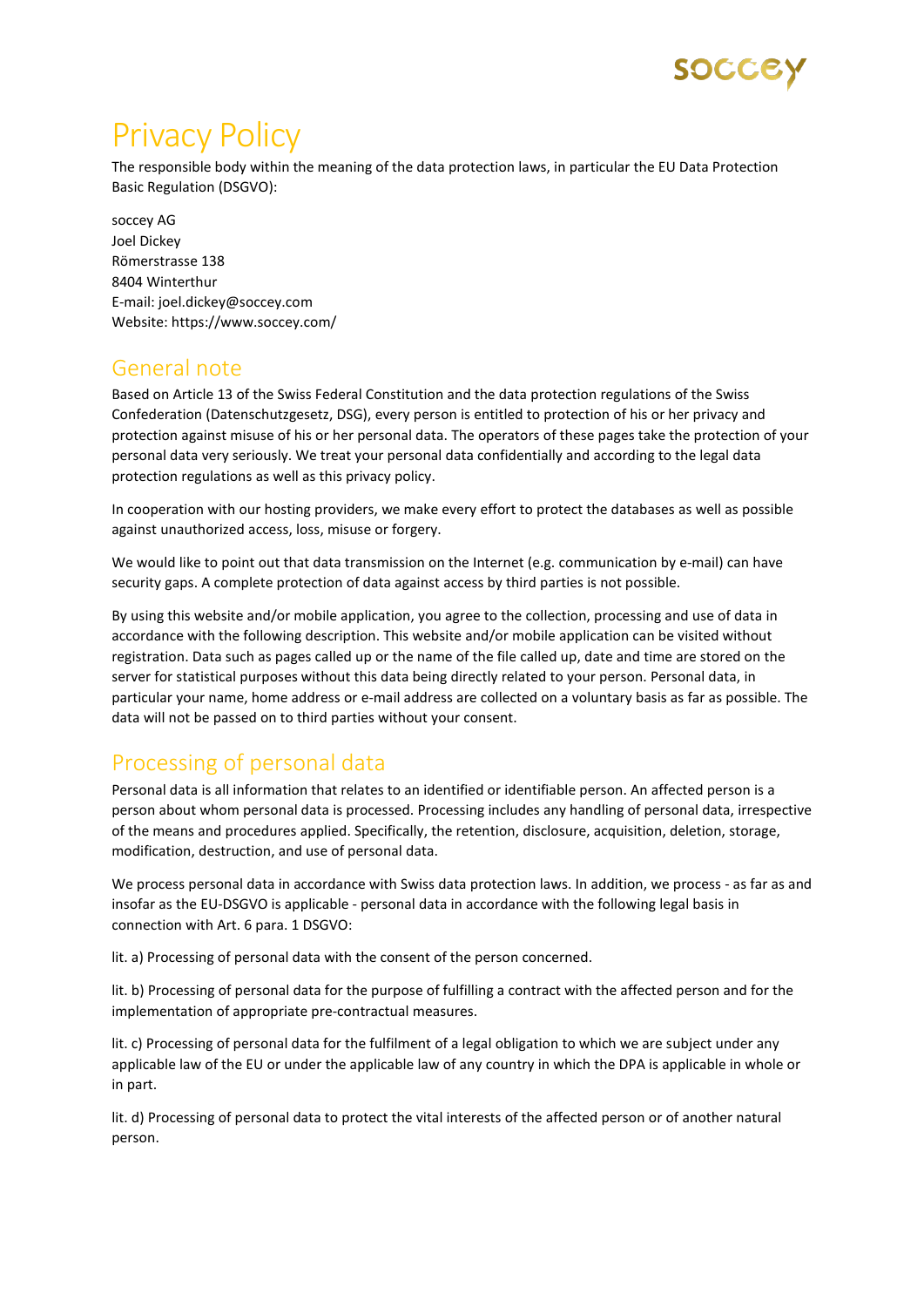lit. f) Processing of personal data for the purpose of safeguarding the legitimate interests of us or of third parties, except where such interests are overridden by fundamental freedoms and rights or by the interests of the affected person. Legitimate interests include our commercial interest in being able to provide our website/mobile application, information security, the enforcement of our own legal claims and compliance with Swiss law.

SOCCEY

We process personal data for the duration necessary for the purpose or purposes in question. In the case of longer-term storage obligations due to legal and other obligations to which we are subject, we restrict processing accordingly.

#### Privacy policy for cookies

This website uses cookies. These are small text files that make it possible to store specific information relating to the user on the user's terminal device while he or she is using the website. Cookies make it possible, to determine the frequency of use and the number of users of the pages, to analyze the behavior of page use, but also to make our offers more customer friendly. Cookies remain stored at the end of a browser session and can be called up again when the site is visited again. If you do not wish for this to happen, you should set your Internet browser to refuse to accept cookies.

A general objection to the use of cookies used for online marketing purposes can be declared for many services, especially in the case of tracking, via the US site http://www.aboutads.info/choices/ or the EU site http://www.youronlinechoices.com/. In addition, the storage of cookies can be disabled by deactivating them in the browser settings.

# Privacy Policy for SSL/TLS Encryption

This website uses SSL/TLS encryption for security reasons and to protect the transmission of confidential content, such as requests that you send to us as the site operator. You can recognize an encrypted connection by the fact that the address line of the browser changes from "http://" to "https://" and by the lock symbol in your browser line. The mobile application uses the same encryption technology. However, this information is not visible to the application operator.

If the SSL or TLS encryption is activated, the data that you transmit to us cannot be read by third parties.

### Privacy policy for server log files

The provider of this website/mobile application automatically collects and stores information in so-called server log files, which your browser automatically transmits to us. These are:

- Browser type and browser version
- Operating system used
- Referrer URL
- Host name of the accessing computer
- Time of the server request

The collected data cannot be assigned to specific persons. A consolidation of this data with other data sources is not carried out. We reserve the right to subsequently check this data if we become aware of concrete indications of illegal use.

### Services from third parties

This website/mobile application may use Google Maps for embedding maps, Google Invisible reCAPTCHA for protection against bots and spam and YouTube for embedding videos.

These services of the American Google LLC use cookies, among other things, and as a result, data is transferred to Google in the USA. We assume that in this context no personal tracking takes place solely through the use of our website/mobile application.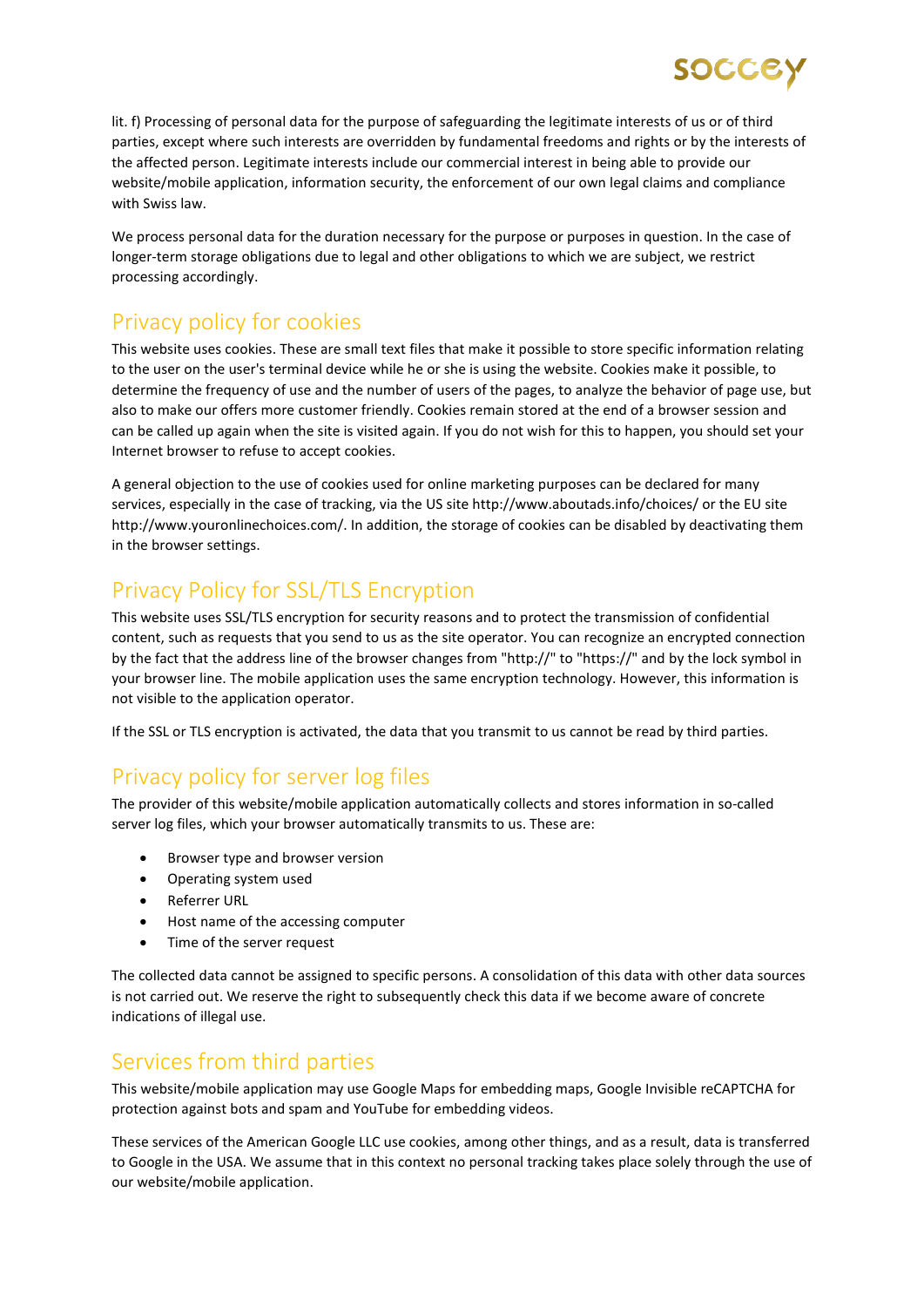

Google is committed to ensuring an appropriate level of data protection in accordance with the American-European and the American-Swiss Privacy Shield.

Further information can be found in the Google privacy policy at https://policies.google.com/privacy.

#### Privacy policy for contact form

If you send us enquiries via the contact form, your details from the enquiry form, including the contact data you provide there, will be stored by us for the purpose of processing the enquiry and in the event of follow-up questions. We will not pass on this data without your consent.

#### Privacy policy for newsletter data

If you would like to receive the newsletter offered on this website/mobile application, we need an e-mail address from you, the information that allows us to verify that you are the owner of the e-mail address provided, and that you agree to receive the newsletter. Further data will not be collected.

You can revoke your consent to the storage of the data, the e-mail address and its use for sending the newsletter at any time, for example by clicking on the "unsubscribe" link in the newsletter.

### Privacy policy for right of information, deletion, blocking

You have the right to receive information free of charge at any time about your stored personal data, its origin, recipients, the purpose of data processing, as well as the right to correct, block or delete this data. For this purpose, as well as for further questions regarding personal data, you can contact us at any time at the address given in the imprint.

#### Privacy policy for objection to advertising mails

The use of the soccey contact data published within the scope of the imprint obligation for the transmission of not expressly requested advertising and information material is hereby contradicted. The operators of the website/mobile application expressly reserve the right to take legal action in the event of unsolicited sending of advertising information, such as spam e-mails.

#### Services subject to charges

In order to provide services that are subject to a charge, we will ask you for additional data, such as payment details, so that we can execute your order. We store this data in our systems until the legal retention periods have expired.

#### Use of Google Maps

This website/mobile application uses the Google Maps API to visually display geographic information. When using Google Maps, Google also collects, processes, and uses data on the use of the map functions by visitors. You can find more detailed information about data processing by Google in the Google data protection information (http://www.google.com/privacypolicy.html). There you can also change your personal data protection settings in the data protection center.

Detailed instructions on how to manage your own data in connection with Google products can be found here: http://www.dataliberation.org/.

#### Google AdWords

This website/mobile application uses Google Conversion Tracking. If you have reached our website/mobile application via an ad placed by Google, Google Adwords will set a cookie on your computer or mobile device. The conversion tracking cookie is set when a user clicks on an ad served by Google. These cookies expire after 30 days and are not used for personal identification. If the user visits certain pages on our site and the cookie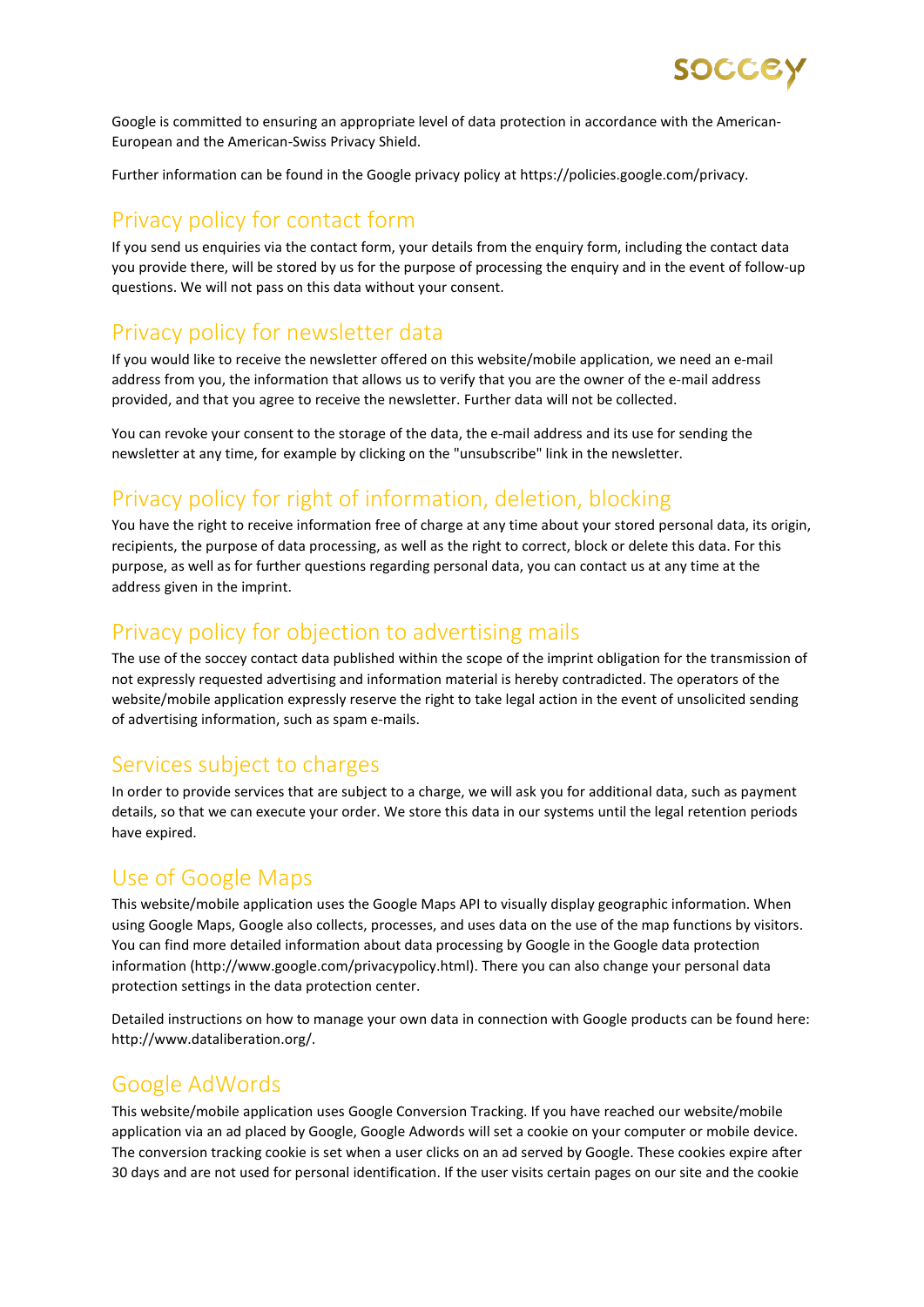hasn't expired, we and Google can tell that the user clicked the ad and was redirected to that page. Each Google AdWords customer receives a different cookie. As a result, cookies cannot be tracked across the websites of AdWords customers. The information collected through the conversion cookie is used to generate conversion statistics for those advertisers who have opted-in to conversion tracking. Customers are told the total number of users who clicked on their ad and were redirected to a page with a conversion tracking tag. However, they do not receive any information that can be used to personally identify users.

If you do not wish to participate in tracking, you can refuse to accept the cookie that is required for this purpose - for example, by changing your browser settings to disable automatic cookie placement or to set your browser to block cookies from the "googleleadservices.com" domain.

Please note that you may not delete the opt-out cookies as long as you do not wish to record measurement data. If you have deleted all your cookies in your browser, you must set the respective opt-out cookie again.

# Use of Google Remarketing

This website/mobile application uses the remarketing function of Google Inc. to present interest-related advertisements to website/mobile application visitors within the Google advertising network. A so-called "cookie" is stored in the visitor's browser, which makes it possible to recognize the visitor when he or she visits websites that belong to the Google advertising network. On these pages, the visitor may be presented with advertisements relating to content that the visitor has previously viewed on websites/mobile applications that use Google's remarketing function.

According to its own statements, Google does not collect any personal data during this process. If you still do not wish to use Google's remarketing function, you can deactivate it by making the appropriate settings at http://www.google.com/settings/ads. Alternatively, you can disable the use of cookies for interest-based advertising via the advertising network initiative by following the instructions at http://www.networkadvertising.org/managing/opt\_out.asp.

### Use of Google reCAPTCHA

This website/mobile application uses the service reCAPTCHA of Google Inc. (1600 Amphitheatre Parkway, Mountain View, CA 94043, USA; "Google"). The query serves the purpose of distinguishing whether the input is made by a human being or by automated, machine processing. The query includes the sending of the IP address and any other data required by Google for the service reCAPTCHA to Google. For this purpose, your input will be transmitted to Google and used there. Your IP address will, however, be shortened by Google within member states of the European Union or in other contracting states of the Agreement on the European Economic Area beforehand. Only in exceptional cases will the full IP address be transferred to a Google server in the USA and shortened there. On behalf of the operator of this website/mobile application, Google will use this information to evaluate your use of this service. The IP address transmitted by your browser in the context of reCaptcha is not combined with other data from Google. Your data may also be transferred to the USA. For data transmissions to the USA, an adequacy decision of the European Commission, the "Privacy Shield", is in place. Google participates in the "Privacy Shield" and has submitted to the requirements. By clicking on the query, you consent to the processing of your data. The processing is carried out based on Art. 6 (1) lit. a DSGVO with your consent. You may revoke your consent at any time without affecting the lawfulness of the processing carried out based on the consent until revocation.

Further information on Google reCAPTCHA and the corresponding data protection declaration can be found at: https://www.google.com/privacy/ads/.

### Privacy policy for Google Analytics

This website/mobile application uses Google Analytics, a web analytics service provided by Google Inc, 1600 Amphitheatre Parkway, Mountain View, CA 94043, USA. To deactivate Google Analytics, Google provides a browser plug-in at https://tools.google.com/dlpage/gaoptout?hl=de. Google Analytics uses cookies. These are small text files that make it possible to store specific information relating to the user on the user's terminal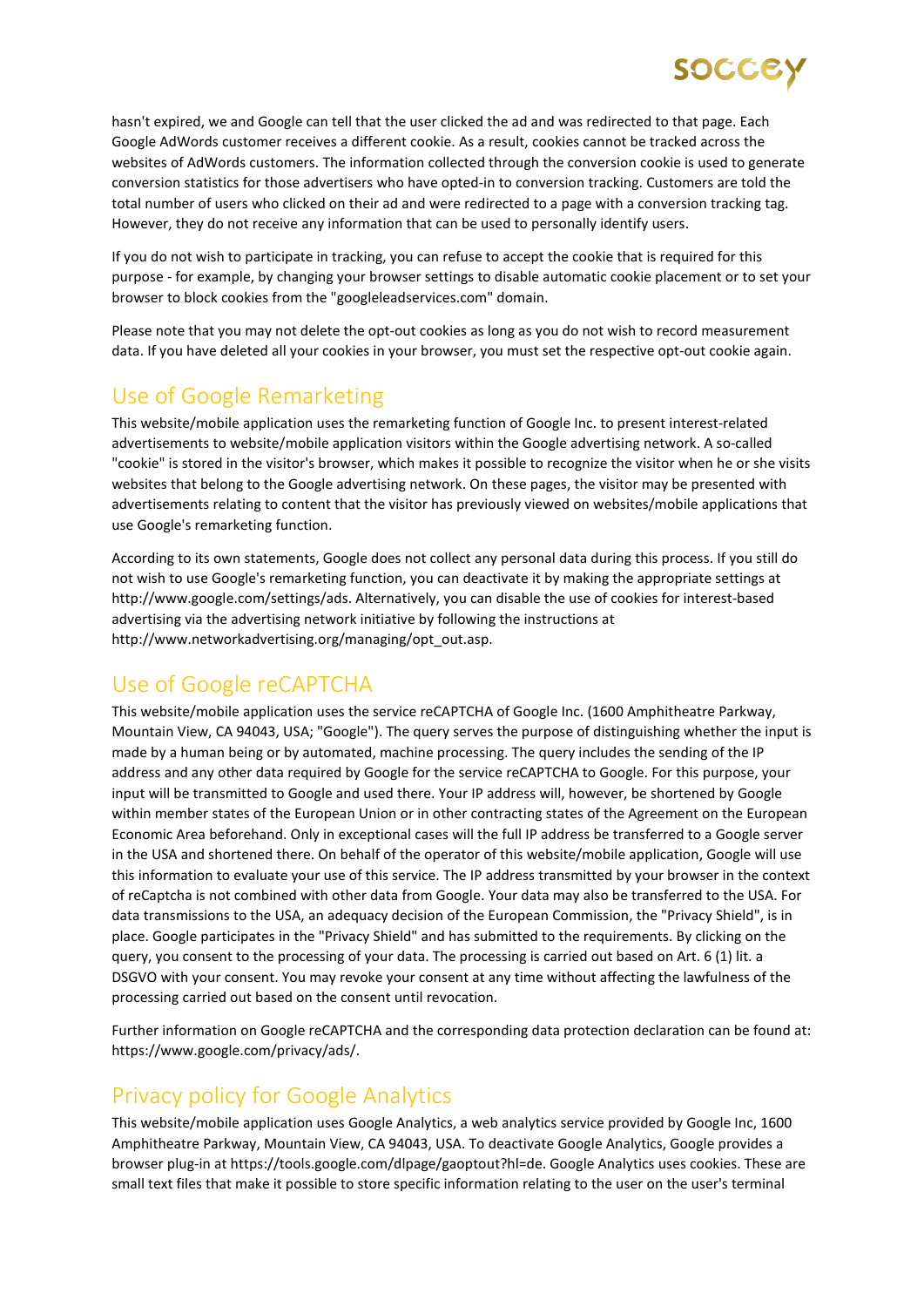device. These enable Google to analyze the use of our offer. The information collected by the cookie about the use of our website/mobile application (including your IP address) are usually transferred to a Google server in the USA and stored there. We would like to point out that on this website/mobile application Google Analytics has been extended by the code "gat. anonymizeIp();" in order to guarantee an anonymized recording of IP addresses (so-called IP-Masking). If anonymization is active, Google will shorten IP addresses within member states of the European Union or in other states that are parties to the Agreement on the European Economic Area, which means that no conclusions can be drawn about your identity. Only in exceptional cases is the full IP address transferred to a Google server in the USA and shortened there. Google observes the data protection regulations of the "Privacy Shield" agreement and is registered with the "Privacy Shield" program of the US Department of Commerce and uses the collected information to evaluate the use of our websites, to write reports for us in this regard and to provide other related services to us. You can learn more at https://support.google.com/analytics/answer/6004245.

# Privacy policy for the use of Google Web Fonts

This website/mobile application uses so-called web fonts, which are provided by Google, for the uniform display of fonts. When you call up a page, your browser loads the required web fonts into its browser cache in order to display texts and fonts correctly. If your browser does not support web fonts, a standard font from your computer will be used.

More information about Google Web Fonts can be found at https://developers.google.com/fonts/faq and in the Google Privacy Policy: https://www.google.com/policies/privacy/

# Privacy policy for the use of Hotiar

This website uses the service of Hotjar to improve its user-friendliness. Hotjar Ltd Hotjar Ltd is a European company with its registered office in Malta (Hotjar Ltd, Level 2, St Julians Business Centre, 3, Elia Zammit Street, St Julians STJ 1000, Malta, Europe). Mouse clicks and mouse and scroll movements can be recorded. Keystrokes made on this website can also be recorded. Personalized information is not recorded. Hotjar uses a tracking code to collect and transmit your data. When you visit our website, the Hotjar tracking code automatically collects data based on your activity and stores it on Hotjar's servers (located in Ireland). In addition, the cookies placed on your computer or terminal device by the website also collect data. For more information about how Hotjar works, please visit this page: https://www.hotjar.com/privacy.

If you wish to opt out of Hotjar's collection of data, please click here: https://www.hotjar.com/opt-out.

### Privacy policy for Facebook

This Website/mobile application uses features from Facebook Inc, 1601 S. California Ave, Palo Alto, CA 94304, USA. When you access our pages with Facebook plug-ins, a connection is established between your browser and the Facebook servers. Data is already being transferred to Facebook in the process. If you have a Facebook account, this data can be linked to it. If you do not want this data to be linked to your Facebook account, please log out of Facebook before visiting our site. Interactions, especially the use of a comment function or clicking a "Like" or "Share" button are also transferred to Facebook. You can learn more at https://dede.facebook.com/about/privacy.

### Privacy policy for Twitter

This website/mobile application uses features from Twitter, Inc., 1355 Market St, Suite 900, San Francisco, CA 94103, USA. When you access our pages with Twitter plug-ins, a connection is established between your browser and the Twitter servers. At the point in time of you access, data is already being transferred to Twitter. If you have a Twitter account, this data can be linked to it. If you do not want this data to be linked to your Twitter account, please log out of Twitter before visiting our site. Interactions, especially clicking a "retweet" button, are also passed on to Twitter. You can find out more at https://twitter.com/privacy.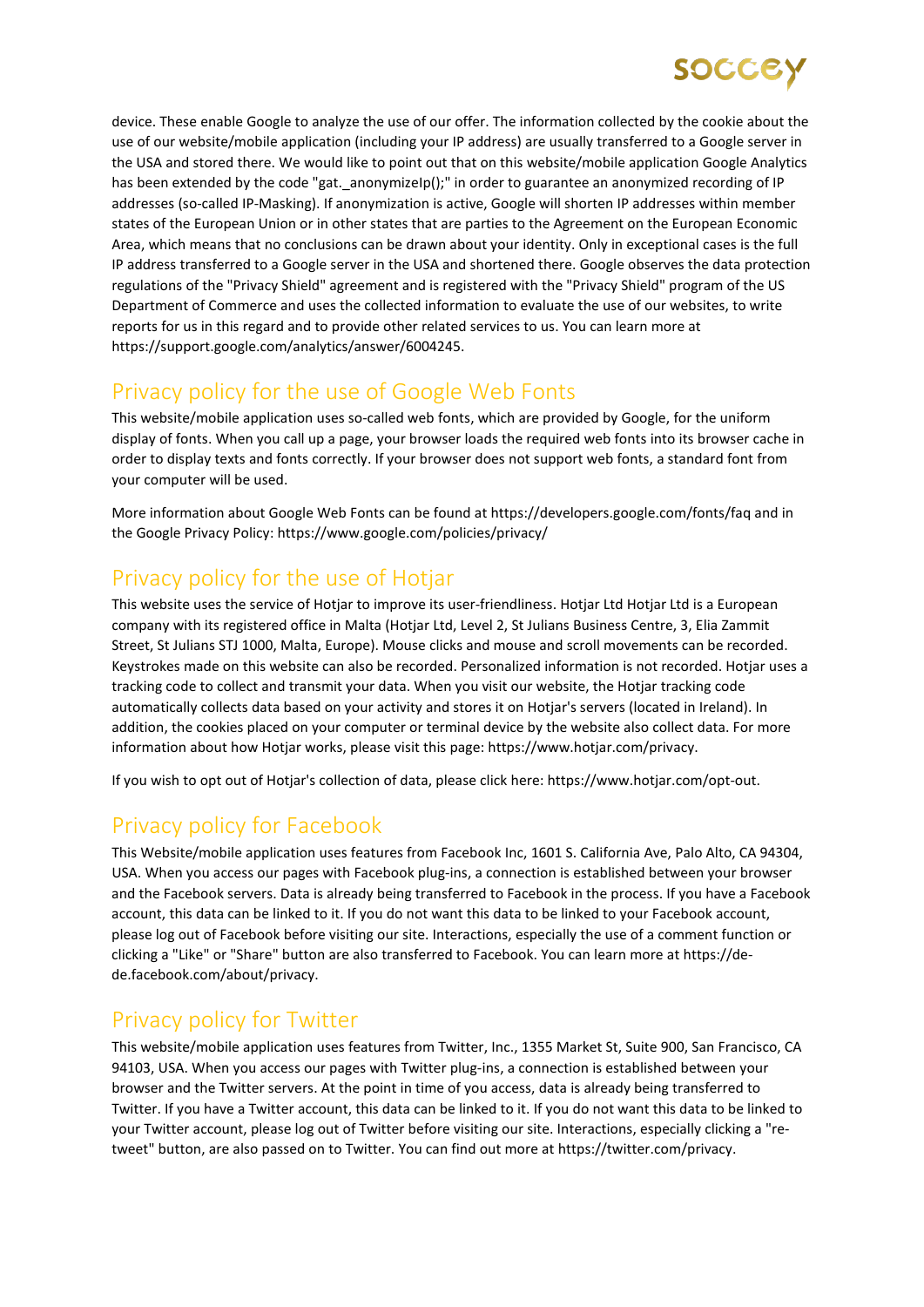

# Privacy Policy for Instagram

Functions of the service Instagram are integrated on our pages. These functions are offered by Instagram Inc, 1601 Willow Road, Menlo Park, CA, 94025, USA integrated. If you are logged in to your Instagram account, you can link the content of our pages to your Instagram profile by clicking the Instagram button. This allows Instagram to associate your visit to our sites with your account. We would like to point out that we, as the provider of the pages, have no knowledge of the content of the transmitted data or its use by Instagram.

For more information, please refer to Instagram's privacy policy: http://instagram.com/about/legal/privacy/

# Privacy policy for LinkedIn

This website/mobile application uses functions of the LinkedIn network. Provider is the LinkedIn Corporation, 2029 Stierlin Court, Mountain View, CA 94043, USA. Each time you access one of our pages that contains LinkedIn features, a connection to LinkedIn's servers is established. LinkedIn is notified that you have visited our sites using your IP address. When you click on the LinkedIn "Recommend" button and are logged into your LinkedIn account, LinkedIn can associate your visit to our site with you and your account. We would like to point out that we, as the provider of these pages, have no knowledge of the content of the transmitted data or its use by LinkedIn.

For further information, please refer to the LinkedIn privacy policy at: https://www.linkedin.com/legal/privacypolicy

#### External payment service providers

This website/mobile application uses external payment service providers, through whose platforms the users and we can carry out payment transactions.

- Visa (https://www.visa.de/nutzungsbedingungen/visa-privacy-center.html)
- Mastercard (https://www.mastercard.ch/de-ch/datenschutz.html)
- American Express (https://www.americanexpress.com/de/content/privacy-policy-statement.html)
- Paypal (https://www.paypal.com/de/webapps/mpp/ua/privacy-full)
- Apple Pay (https://support.apple.com/de-ch/ht203027)
- Stripe (https://stripe.com/ch/privacy)

Within the framework of the performance of contracts, we appoint payment service providers based on the Swiss Data Protection Ordinance and, where necessary, Art. 6 para. 1 lit. b. EU-DSGVO. Furthermore, we use external payment service providers based on our legitimate interests in accordance with the Swiss Data Protection Ordinance and, where necessary, Art. 6 para. 1 lit. f. EU-DSGVO in order to offer our users an effective and secure payment option.

The data processed by the payment service providers include inventory data, such as name and address, bank data, such as account numbers or credit card numbers, passwords, TANs and checksums, as well as contract, sum and recipient related data. These details are required to carry out the transactions. However, the data entered is only processed by the payment service providers and stored by them. We as the operator do not receive any information on (bank) account or credit card, but only information to confirm (accept) or reject the payment. Under certain circumstances, the payment service providers may transmit the data to credit agencies. The purpose of this transmission is to check identity and creditworthiness. In this regard, we refer to the general terms and conditions and data protection notices of the payment service providers.

The terms and conditions and data protection notices of the respective payment service providers, which are available on the respective website or transaction application, apply to payment transactions. We also refer to these for further information and the assertion of rights of revocation, information and other rights of affected persons.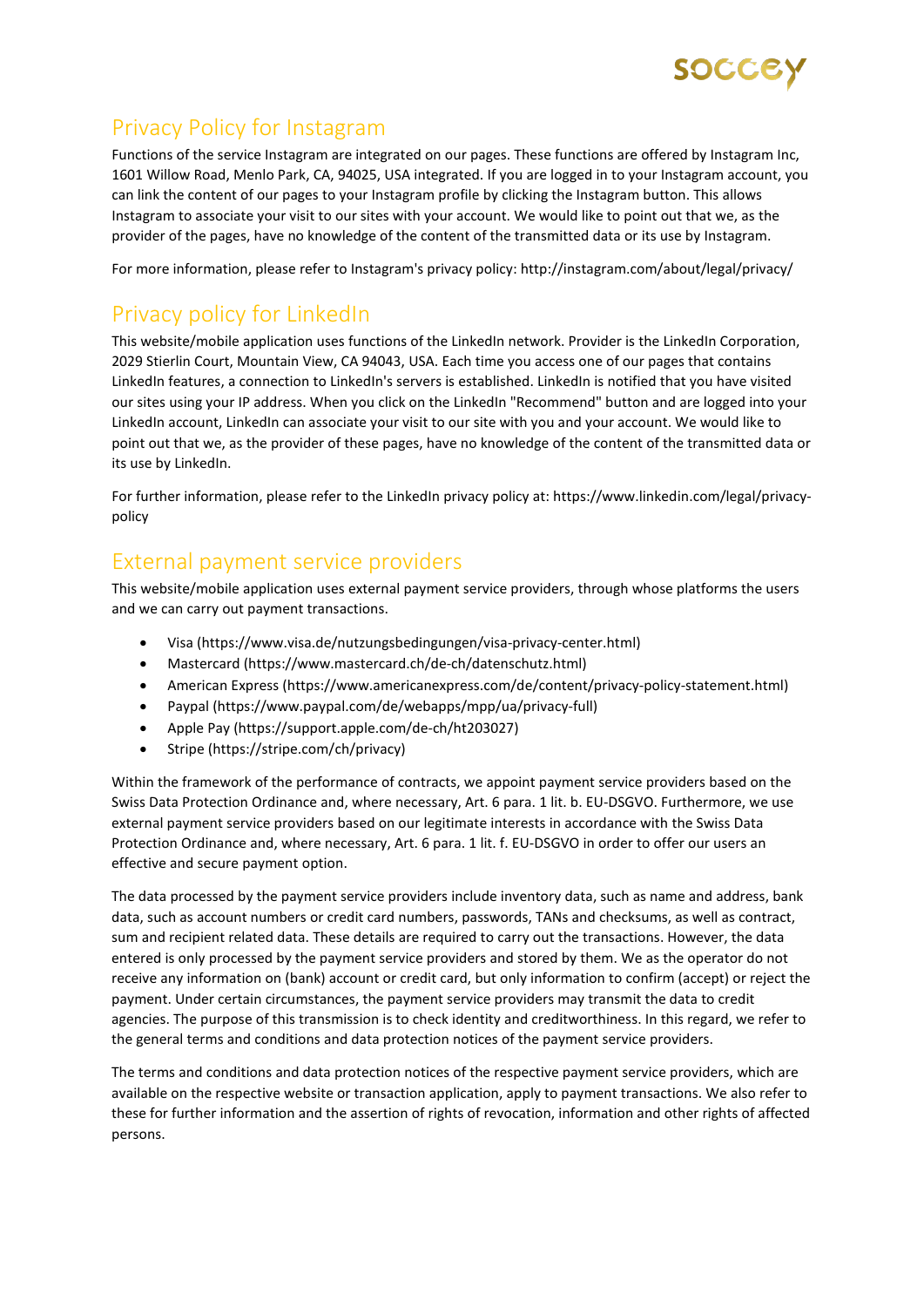

# Newsletter - Mailchimp

The newsletters are sent via the dispatch service provider 'MailChimp', a newsletter dispatch platform of the US supplier Rocket Science Group, LLC, 675 Ponce De Leon Ave NE #5000, Atlanta, GA 30308, USA. You can view the data protection regulations of the mailing service provider here. The Rocket Science Group LLC d/b/a MailChimp is certified under the Privacy-Shield Agreement and thus offers a guarantee to comply with the European data protection level (PrivacyShield). The mail order service provider is used based on our legitimate interests according to art. 6 para. 1 lit. f DSGVO and an order processing contract according to art. 28 para. 3 sentence 1 DSGVO.

The mail-order service provider may use the recipient's data in pseudonymous form, i.e. without allocation to a user, to optimize or improve its own services, e.g. for technical optimization of the dispatch and presentation of the newsletters or for statistical purposes. However, the dispatch service provider does not use the data of our newsletter recipients to write to them itself or to pass the data on to third parties.

#### Newsletter via WhatsApp

You can also receive our free newsletter via the WhatsApp instant messaging service. WhatsApp is a service provided by WhatsApp Ireland Limited, 4 Grand Canal Square, Grand Canal Harbour, Dublin 2, Ireland, a subsidiary of WhatsApp Inc, 1601 Willow Road, Menlo Park, California 94025, USA, both hereinafter referred to as "WhatsApp" only. Some of the user data is processed on WhatsApp servers in the USA.

However, by being certified according to the EU-US Privacy Shield, WhatsApp guarantees that the data protection requirements of the EU are also met when processing data in the USA. In addition, WhatsApp offers further data protection information.

To receive our newsletter via WhatsApp, you need a WhatsApp user account. For details about what data WhatsApp collects during registration, please refer to the WhatsApp privacy information (https://www.whatsapp.com/legal/).

If you then register to receive our newsletter via WhatsApp, the mobile phone number you entered during the registration process will be processed by WhatsApp. In addition, your IP address and the date and time of your registration are stored. As part of the registration process, your consent to receive the newsletter will be obtained, the content will be described in detail and reference will be made to this privacy policy.

The legal basis for the sending of the newsletter and the analysis is Art. 6 para. 1 lit. a.) DSGVO.

You can revoke your consent to receive the newsletter at any time with immediate effect in accordance with Art. 7 para. 3 DSGVO. To do so, you only need to inform us of your revocation. You can also block the receipt of the newsletter by making a setting in the WhatsApp software on your end device.

#### Promotional Material

When registering, you can opt-in on receiving marketing material from soccey and its approved partners. You can opt-out or opt-in again at any time in your app settings or within the marketing material you receive. By opting-in you agree that your data may be passed on to third parties which are obligated to protect your data to the same standards as soccey.

### **Copyrights**

The copyrights and all other rights to content, images, photos or other files on the website belong exclusively to the operator of this website or the specifically named rights holders. For the reproduction of all files, the written consent of the copyright holder must be obtained in advance.

Anyone who commits a copyright infringement without the consent of the respective copyright holder may be liable to prosecution and, if necessary, to damages.